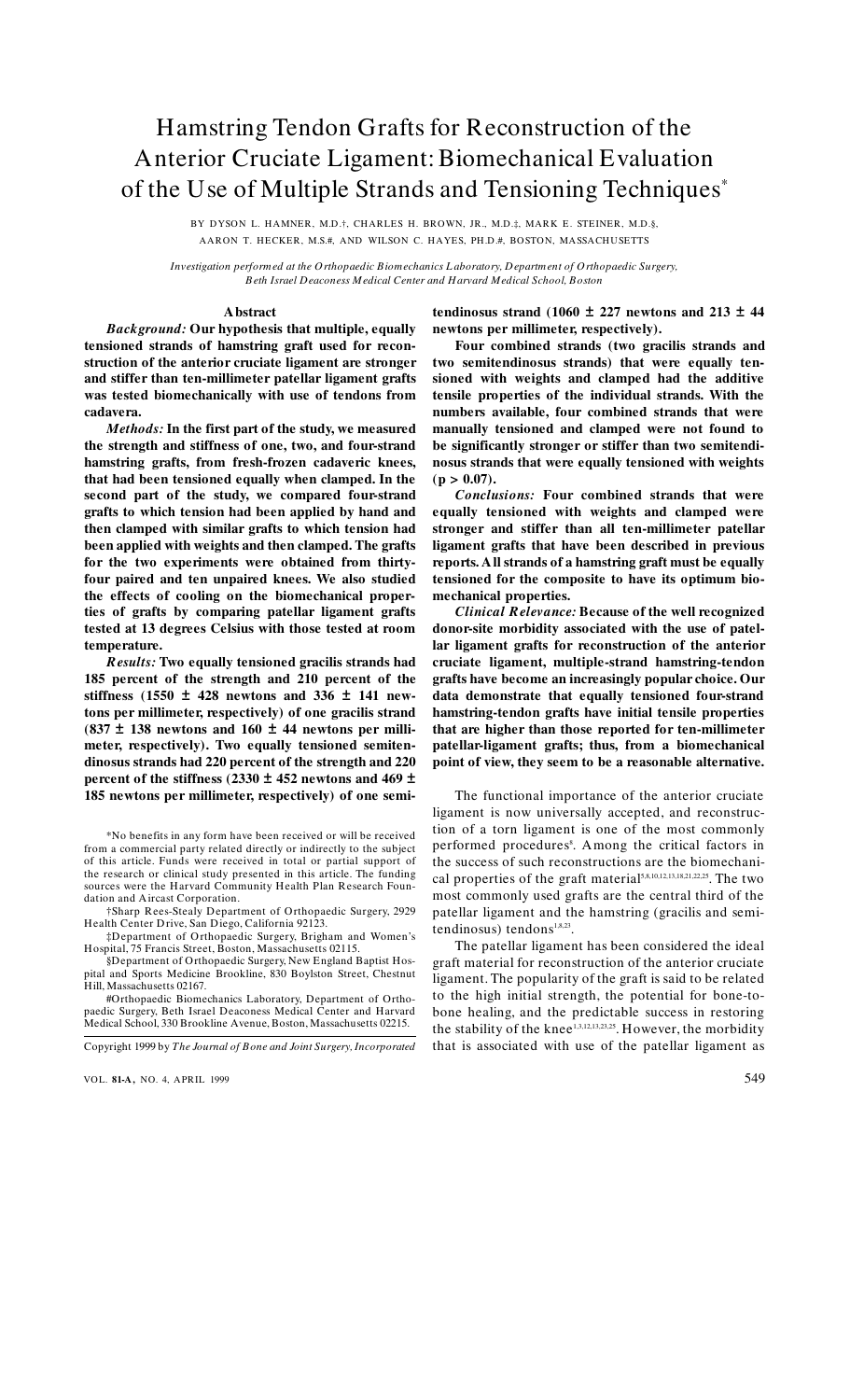

Diagram showing the Cryo-Jaw clamp system with four combined<br>strands placed under equally weighted (2.5-kilogram) tension. First, the lower chamber was filled with dry ice and the clamp was tightened. The four combined strands then were preconditioned and placed at a pretesting load of thirty-eight newtons. The upper chamber then was filled with dry ice, and that clamp was tightened before the composite graft was tested to failure.

graft material is also well recognized. The problems that are encountered include persistent pain at the donor site, chronic patellofemoral pain, quadriceps weakness, loss of motion, patellar fracture, and rupture of the patellar ligament<sup>1,6,8,11,27,29</sup>.

On the basis of the results of tensile tests of singlestrand hamstring grafts, investigators have estimated that two, three, or four strands of hamstring graft are necessary to reconstruct the anterior cruciate ligament<sup>1,8,21,22,31,25</sup>. To our knowledge, no study has evaluated the biomechanical properties of multiple-strand hamstring grafts for use in the repair of the anterior cruciate ligament.

Despite clinical studies that have shown successful results with use of hamstring grafts, there are concerns that such grafts may have considerable variability in strength and stiffness<sup>1,8,20,21,23</sup>. The present study was performed to address these unresolved issues.

## **Materials and Methods**

## Preparation of Specimens

Fresh-frozen knee specimens from cadavera were obtained through the Anatomical Gifts Program of Harvard Medical School.

Knees that had evidence of previous operative treatment were excluded. The gracilis and semitendinosus tendons were removed after the knees had been thawed overnight at room temperature. The tendons were sectioned 180 millimeters from the tibial insertion and then sharply detached from the insertion. To prevent desiccation, individual tendons were wrapped in a towel moistened with saline solution, covered with aluminum foil, and placed in an airtight plastic bag. The tendons were immediately frozen at -20 degrees Celsius and used after a mean of three days. Before testing, the tendons were thawed overnight at 4 degrees Celsius and allowed to warm to room temperature on the day of testing. Normal saline solution was used to keep the specimens moist during all phases of preparation and testing.

The cross-sectional area of each tendon was measured, with use of an area micrometer, under a compressive load of 0.12 megapascal applied for two minutes<sup>25</sup>. These measurements were made at points thirty, sixty, 120, and 150 millimeters proximal to the tibial end of the tendon. The mean cross-sectional area of the distal half of the tendon was calculated as the mean of the measurements made at thirty and sixty millimeters, and the mean cross-sectional area of the proximal half of the tendon was the mean of the measurements made at 120 and 150 millimeters. The cross-sectional areas of the two and fourstrand grafts were calculated by adding the cross-sectional areas of the individual strands.

#### **Tensile Testing**

A servohydraulic materials testing machine (model 1331; Instron, Canton, Massachusetts) was used for tensile testing. To avoid softtissue slippage or failure at the clamp-tendon interface, we used specially designed clamps that were a variation of the Cryo-Jaw<sup>4,24,26</sup>. A distance of thirty millimeters between the clamps was chosen to approximate the intra-articular length of the anterior cruciate ligament.

For tests of one and two strands, the axilla of a tendon (ninety millimeters from the tibial end of the graft) was placed over the post in the upper clamp (Fig. 1). The chamber containing the lower clamp was filled with dry ice, and the free ends of the tendon were secured by the serrated lower clamp. The tendon was able to slide over the post in the upper clamp when a tensile load was applied, which allowed equilibration of the tension between the two strands. Cyclical loading from thirty-eight to fifty newtons for ten cycles at one hertz was used to precondition the tendon; thereafter, a load of thirty-eight newtons was maintained. After the preconditioning, dry ice was placed in the chamber containing the upper clamp, which was then maximally



Illustration depicting the testing configuration for one strand  $(A)$ , two strands  $(B)$ , and four combined strands  $(C)$  in the Cryo-Jaw clamp. The four combined strands are shown with equally applied weight.

THE JOURNAL OF BONE AND JOINT SURGERY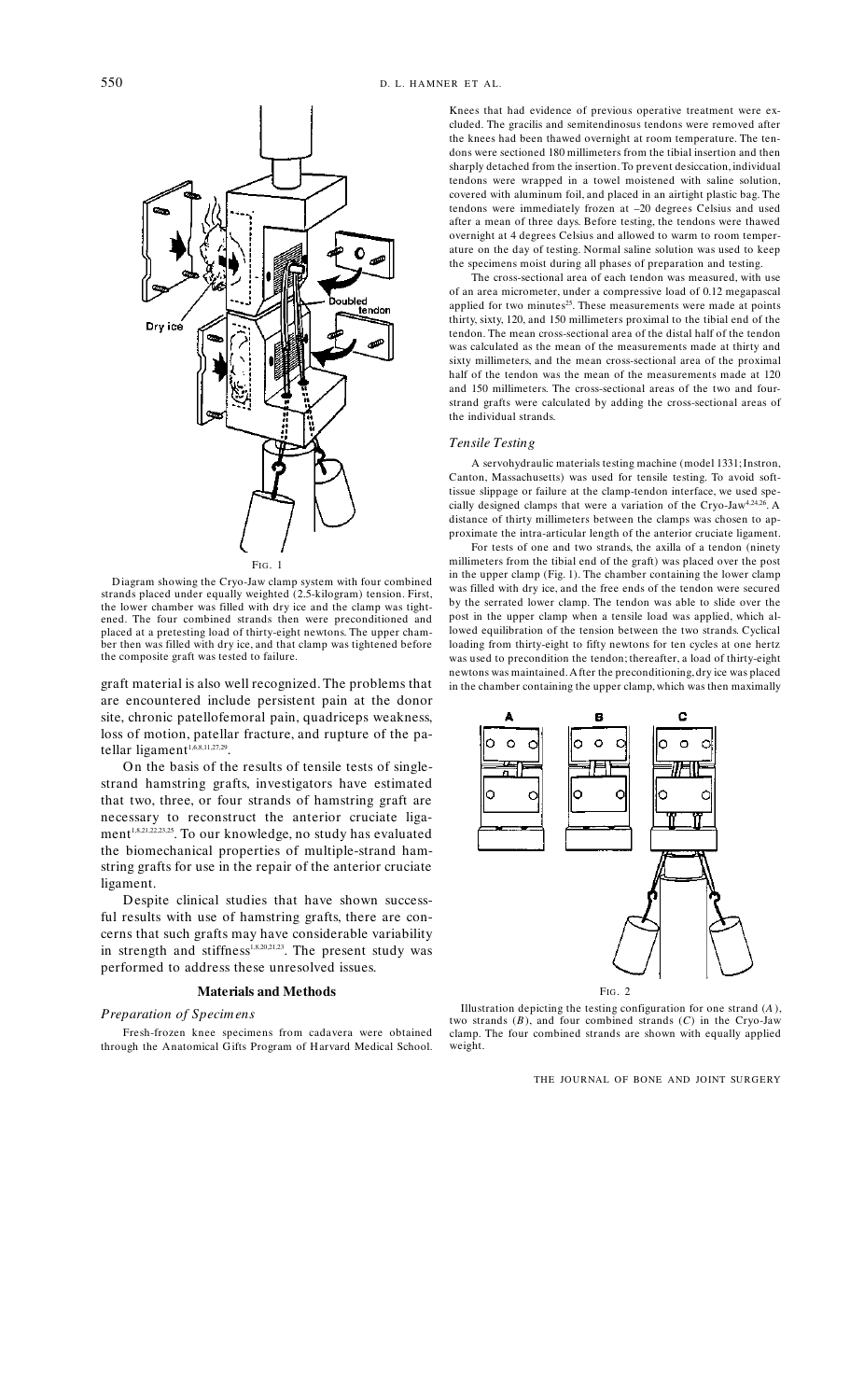| TABLE I                                   |  |  |  |  |  |  |
|-------------------------------------------|--|--|--|--|--|--|
| COMPARISON OF ONE STRAND AND TWO STRANDS* |  |  |  |  |  |  |

|                        | Maximum Load<br>(N) | <b>Stiffness</b><br>(N/mm) | Area<br>$(mm^2)$ | <b>Maximum Stress</b><br>$(N/mm^2)$ |  |
|------------------------|---------------------|----------------------------|------------------|-------------------------------------|--|
| Gracilis tendon        |                     |                            |                  |                                     |  |
| One strand $(n = 12)$  | $837 \pm 138$       | $160 \pm 44$               | $7.4 \pm 1.1$    | $113.1 \pm 18.1$                    |  |
| Two strands $(n = 12)$ | $1550 \pm 428$ †    | $336 \pm 141$ †            | $16.3 \pm 3.0^+$ | $95.3 \pm 19.1$                     |  |
| Semitendinosus tendon  |                     |                            |                  |                                     |  |
| One strand $(n = 12)$  | $1060 \pm 227$ :    | $213 \pm 44$               | $10.8 \pm 2.2$   | $99.3 \pm 14.9$                     |  |
| Two strands $(n = 12)$ | $2330 \pm 452$ †‡   | $469 \pm 185$ †‡           | $23.3 \pm 3.6$ † | $100.1 \pm 12.9$                    |  |

\*The values are given as the mean and the standard deviation.

†The value is significantly greater than that for one strand of the same tendon ( $p < 0.001$ )

 $\ddagger$ The value is significantly greater than that for an equal number of gracilis strands ( $p < 0.05$ ).

tightened on the looped end of the tendon. Thus, we had a model of two strands that were equally tensioned when clamped. If a single strand was to be tested, the segment from the proximal end of the tendon was cut at this point, leaving a single distal strand (Fig. 2).

In order to test four combined strands, a number-2 Ethibond suture (Ethicon, Somerville, New Jersey) was placed in the ends of the gracilis and semitendinosus tendons in a whipstitch fashion (four throws). The tendons were placed over the post in the upper clamp. In tests of four combined strands with manual tensioning, the free ends of the tendons were held by one person who grasped the sutures with two hands in an attempt to place equal tension on all strands. Dry ice was placed in the chamber containing the lower clamp, and the lower clamp was tightened by a second person as manually applied tension was maintained. After preconditioning, dry ice was placed in the chamber containing the upper clamp and that clamp was tightened on the looped ends of the tendons.

In tests of four combined strands with tension applied by weights, a 2.5-kilogram weight was attached by sutures to each end of the gracilis and semitendinosus tendons (Figs. 1 and 2). Dry ice was placed in the chamber containing the lower clamp, which then was tightened with each strand tensioned equally by the weights. After preconditioning, dry ice was placed in the chamber containing the upper clamp and that clamp then was tightened on the looped ends of the tendons.

After preconditioning and clamping, the clamp-to-clamp length was measured with handheld digital calipers (model CD-6P; Mitutoyo, Tokyo, Japan) while maintaining a load of thirty-eight newtons. Marks were made at each clamp-tendon interface with India ink to evaluate the tendons for possible slippage in the clamp, and two parallel marks were made at the mid-substance of the tendon to assist in the determination of the site and region of tendon failure. A temperature probe (model HH 70 TC; Omega Engineering, Stamford, Connecticut) was placed on the tendon or tendons at the midpoint between the two clamps<sup>14</sup>. When the temperature dropped to 13 degrees Celsius, the tendon or tendons were tested to failure at a strain rate of 100 percent elongation per second. One specimen was tested when the temperature of the mid-substance was 10 degrees Celsius.

The site and mode of failure were recorded for all tests. Maximum load and stiffness were determined from load-elongation curves with use of data-acquisition software (Labtech Notebook; Laboratory Technologies, Wilmington, Massachusetts). Maximum load was the peak load measured<sup>30</sup>, stiffness was measured in the linear region of the deformation curve, and maximum stress was calculated by dividing the maximum load by the cross-sectional area.

## **Test Groups**

## Group I: Comparison of One Strand and Two Strands

Tendon specimens were obtained from twelve cadavera (twentyfour paired knees). The mean age was eighty years (range, seventy to 102 years) at the time of death. The tendons from one knee of a pair were used for the one-strand test, and the tendons from the contralateral knee were used for the two-strand test. The sides were

VOL. 81-A, NO. 4, APRIL 1999

alternated between cadavera. The two strands were equally tensioned when clamped.

## Group II: Comparison of Two **Strands and Four Combined Strands**

Tendon specimens were obtained from five cadavera (ten paired knees). The mean age was fifty-three years (range, thirty-seven to eighty-eight years) at the time of death. The two and four-strand tests were performed on paired knees, as described for the one and twostrand tests. The two strands were equally tensioned when clamped, and the four combined strands were equally tensioned with weights when clamped.

#### Group III: Four Combined Strands

Tendon specimens were obtained from unpaired knees, and four combined strands (two gracilis strands and two semitendinosus strands) were tensioned manually or with weights and then clamped. Five knees from cadavera (mean age at the time of death, sixty years; range, forty-seven to eighty-three years) were used for the manual tests, and five other knees from cadavera (mean age at the time of death, eighty-two years; range, seventy-six to eighty-five years) were used for the tests with the weights.

#### Tests of Cooling Effect

To determine the effect of cooling on the biomechanical properties of tendon grafts, we performed a series of experiments comparing patellar ligament (bone-ligament-bone) specimens tested at room temperature with patellar ligament specimens tested at 13 degrees Celsius. Six fresh-frozen patellar ligament grafts were obtained from cadavera; five of the individuals had had a mean age of seventy-nine years (range, sixty-six to eighty-eight years) at the time of death, and the age of the sixth was unknown. Before mechanical testing, the specimens were thawed overnight at room temperature. Three-millimeterwide grafts were cut, with a scalpel, from the medial and lateral sides of each patellar ligament specimen. Bone blocks measuring twenty millimeters wide, thirty millimeters long, and eight millimeters thick were obtained from the patella and the tibial tubercle with use of an oscillating saw (model 9004-210; Stryker, Kalamazoo, Michigan).

Slippage of the bone blocks in the clamps was minimized by use of a narrow tendon that decreased the potential maximum load to failure. Before mechanical testing, the cross-sectional area of each graft was measured with an area micrometer. Alternating between specimens, we assigned the medial and lateral grafts from the same patellar ligament to testing either at room temperature or at 13 degrees Celsius. A total of six medial and six lateral patellar ligament specimens were tested. The bone plugs were secured to the materials testing machine with the Cryo-Jaw clamp system. Dry ice was placed in the chambers when the tendons were to be tested at 13 degrees Celsius.

A temperature probe was used to measure the temperature of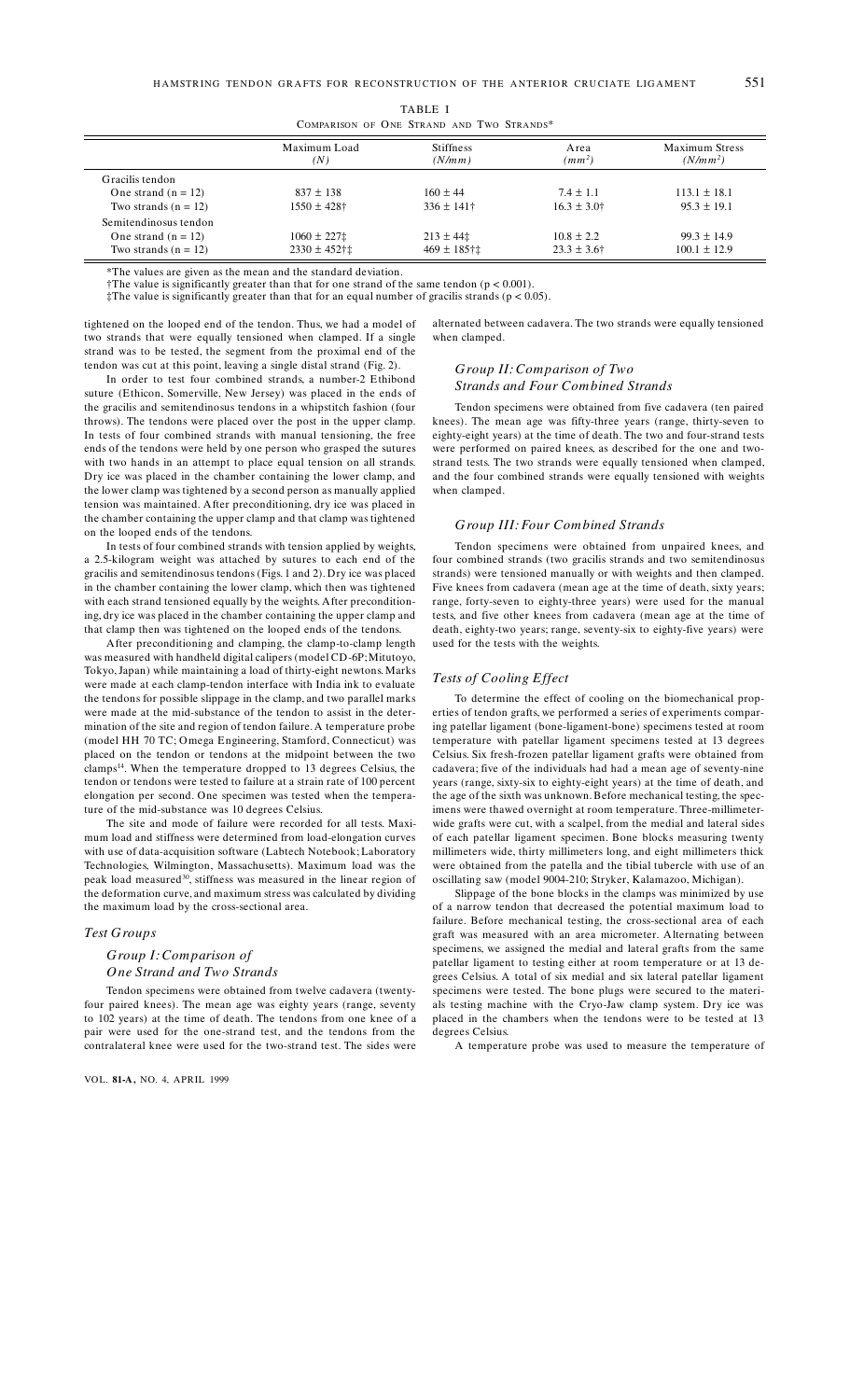TABLE II

COMPARISON OF TWO STRANDS AND FOUR COMBINED STRANDS\*

|                                      | Maximum Load<br>(N) | <b>Stiffness</b><br>(N/mm) | A rea<br>(mm <sup>2</sup> ) | <b>Maximum Stress</b><br>$(N/mm^2)$ |
|--------------------------------------|---------------------|----------------------------|-----------------------------|-------------------------------------|
| Two gracilis strands $(n = 5)$       | $1550 \pm 369$      | $370 \pm 108$              | $20.5 \pm 3.5$              | $77.9 \pm 25.6$                     |
| Two semitendinosus strands $(n = 5)$ | $2640 \pm 320$      | $534 \pm 76$               | $30.6 \pm 2.4$              | $86.3 \pm 10.0$                     |
| Four combined strands $(n = 5)$      | $4090 \pm 295$ †±   | $776 \pm 204$ †            | $52.9 \pm 5.3$ †‡           | $77.7 \pm 6.7$                      |

\*Equal tension was applied with weights on each strand when clamped. The values are given as the mean and the standard deviation. †The value is significantly greater than that for two gracilis strands ( $p < 0.05$ ).

 $\ddagger$ The value is significantly greater than that for two semitendinosus strands (p < 0.05).

the tendon at the midpoint between the clamps. Six specimens were tested when the midpoint of the tendon reached 13 degrees Celsius, and six specimens were tested with the tendon at room temperature. A fifty-newton preload was applied, and the clamp-to-clamp distance was measured with handheld digital calipers. The tendons were tested to failure at a strain rate of 100 percent elongation per second. The site and mode of failure were recorded for all tests. We used the same methods as those used for the hamstring grafts to determine the tensile parameters of the patellar ligaments.

#### Statistical A nalysis

A two-way analysis of variance, with the number of tendon strands as the paired factor and the type of tendon as the grouping factor, was used to evaluate the effects of the number of strands and the type of tendon on maximum load, stiffness, cross-sectional area, and maximum stress. A Student t test was used to compare the two semitendinosus strands with the four combined strands. Linear regression was used to evaluate the relationship between maximum load and cross-sectional area. A Student t test was used to compare the maximum stress and stiffness of the patellar ligaments at 13 degrees Celsius with those at room temperature.

## **Results**

## Group I: Comparison of

## **One Strand and Two Strands**

The mean maximum load (and standard deviation) was  $837 \pm 138$  newtons for the one-strand gracilis grafts, 1550  $\pm$  428 newtons for the two-strand gracilis grafts,  $1060 \pm 227$  newtons for the one-strand semitendinosus grafts, and  $2330 \pm 452$  newtons for the two-strand semitendinosus grafts. Two strands of the same tendon had approximately twice the strength and stiffness as one strand (Table I). The two-strand gracilis grafts and the two-strand semitendinosus grafts had a mean of 185 and 220 percent, respectively, of the maximum load of the one-strand grafts.

The mean stiffness of the one-strand gracilis grafts was  $160 \pm 44$  newtons per millimeter, and that of the two-strand grafts was  $336 \pm 141$  newtons per millimeter. The mean stiffness of the one-strand semitendinosus grafts was  $213 \pm 44$  newtons per millimeter, and that of the two-strand grafts was  $469 \pm 185$  newtons per millimeter. The two-strand gracilis grafts and the two-strand semitendinosus grafts had a mean of 210 and 220 percent, respectively, of the stiffness of the one-strand grafts.

The average, cross-sectional area of the one-strand gracilis grafts was  $7.4 \pm 1.1$  square millimeters and that of the two-strand grafts was  $16.3 \pm 3.0$  square millimeters. The one-strand semitendinosus grafts had a mean area of  $10.8 \pm 2.2$  square millimeters and the two-strand grafts, a mean area of  $23.3 \pm 3.6$  square millimeters.

The mean maximum load ( $p < 0.001$ ) and stiffness  $(p = 0.02)$  of the semitendinosus grafts were greater than those of the gracilis grafts. On the average, the semitendinosus grafts had 146 percent of the area, 127 percent of the strength, and 133 percent of the stiffness of the gracilis grafts. With the numbers available, we detected no significant difference in mean maximum stress with respect to either the type of graft or the number of strands.

Of the forty-eight grafts that were tested, thirty-four failed at their mid-substance, nine failed at the clamptendon interface, three slipped within the clamps, and two both tore at the clamp-tendon interface and slipped within the clamps.

## Group II: Comparison of Two **Strands and Four Combined Strands**

The mean maximum load was  $1550 \pm 369$  newtons for the two-strand gracilis grafts,  $2640 \pm 320$  newtons for the two-strand semitendinosus grafts, and  $4090 \pm 295$ newtons for the four-strand combined grafts (Table II). Four combined strands equally tensioned with weights when clamped had tensile properties that approximated the additive properties of the two-strand components. The mean maximum load for the four combined strands was 98 percent of the combined maximum loads for two gracilis and two semitendinosus strands.

The two-strand gracilis grafts had a mean stiffness of  $370 \pm 108$  newtons per millimeter; the two-strand semitendinosus grafts,  $534 \pm 76$  newtons per millimeter; and the four-strand combined grafts,  $776 \pm 204$  newtons per millimeter. The stiffness of the four combined strands averaged 86 percent of the combined stiffness of the two gracilis strands and the two semitendinosus strands. With the numbers available, we detected no significant difference in mean maximum stress among the three types of grafts (two gracilis strands, two semitendinosus strands, and four combined strands). Of the fifteen composite grafts that were tested, fourteen failed at their mid-substance and one slipped within the clamps.

## **Group III: Four Combined Strands**

The mean maximum load for the four-strand grafts was  $2831 \pm 538$  newtons when the tension had been

THE JOURNAL OF BONE AND JOINT SURGERY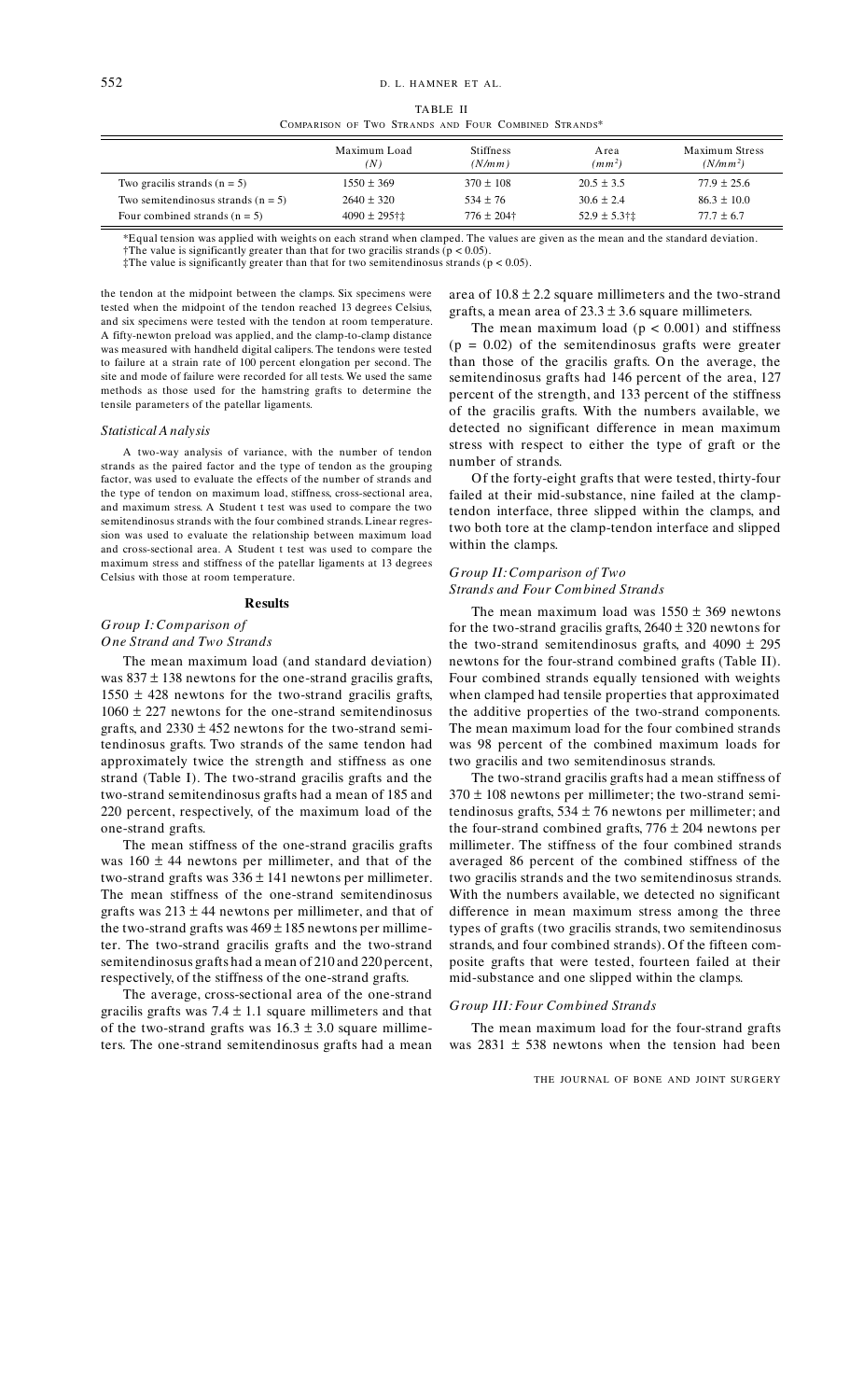| ٦ |  |
|---|--|
|---|--|

COMPARISON OF FOUR COMBINED STRANDS TENSIONED MANUALLY AND FOUR COMBINED STRANDS TENSIONED WITH WEIGHTS\*

| Type of Tension    | Maximum Load<br>(N ) | <b>Stiffness</b><br>(N/mm) | Area<br>$(mm^2)$ | Maximum Stress<br>$(N/mm^2)$ |
|--------------------|----------------------|----------------------------|------------------|------------------------------|
| Manual $(n = 5)$   | $2831 \pm 538$       | $456 \pm 97.7$             | $39.8 \pm 4.6$   | $71.6 \pm 13.9$              |
| Weighted $(n = 5)$ | $4590 \pm 674$       | $861 \pm 186$ †            | $50.4 \pm 3.5$   | $92.0 \pm 18.7$              |

\*The values are given as the mean and the standard deviation.

†The value is greater than that for four combined strands tensioned manually when clamped ( $p < 0.05$ ).

applied manually and  $4590 \pm 674$  newtons when it had been applied with weights (Table III). The mean stiffness of the manually tensioned grafts measured  $456 \pm$ 97.7 newtons per millimeter, and that of the grafts tensioned with weights measured  $861 \pm 186$  newtons per millimeter. The grafts with four strands equally tensioned with weights had a mean of 162 percent of the strength and 189 percent of the stiffness of those with the four manually tensioned strands.

The mean cross-sectional area of the grafts that had been tensioned with weights  $(50.4 \pm 3.5 \text{ square milli-}$ meters) was greater than that of the grafts that had been tensioned manually  $(39.8 \pm 4.6 \text{ square} \text{ millime}$ ters), and this difference inflated the maximum load and stiffness differential. The mean maximum stress was significantly greater in the grafts that had been tensioned with weights  $(92.0 \pm 18.7)$  newtons per square millimeter) than in those that had been tensioned manually  $(71.6 \pm 13.9$  newtons per square millimeter) ( $p < 0.05$ ).

With the numbers available, the four combined strands that had been tensioned manually were not found to be significantly stronger or stiffer than the two-strand semitendinosus grafts in groups I and II ( $p$  > 0.07). Three of the four-strand grafts that had been tensioned manually tore at their mid-substance, one tore at the clamp-tendon interface, and one slipped within the clamps. Four of the four-strand grafts tensioned with weights tore at their mid-substance, and one tore at the clamp-tendon interface.

## Maximum Load and Cross-Sectional A rea

There was a strong positive linear correlation between maximum load and cross-sectional area for one strand, two strands, and four combined strands tensioned with weights ( $r^2$  = 0.996 for the mean data points) (Fig. 3). The four combined strands that had been manually tensioned demonstrated a lower load for a given cross-sectional area.

### Tests of Cooling Effect

With the numbers available, we detected no significant difference between the patellar ligaments tested at 13 degrees Celsius and those tested at room temperature with respect to mean maximum stress ( $p =$ 0.42) or stiffness ( $p = 0.11$ ). The sites of failure were similar for the two groups: five mid-substance tears,



Graph plotting the changes in maximum load in relation to the cross-sectional area for one gracilis strand (G), two gracilis strands (G2), one semitendinosus strand (S), two semitendinosus strands (S2), four combined strands that were manually tensioned (C4 [manual]), and four combined strands that were tensioned with identical weights (C4 [weight]). There was a strong positive linear correlation between maximum load and cross-sectional area for one strand, two strands, and four combined strands (tensioned with weights)  $(r^2 = 0.996$  for the mean data points). Maximum load =  $70.5 \times$  (cross-sectional area) + 222.

VOL. 81-A, NO. 4, APRIL 1999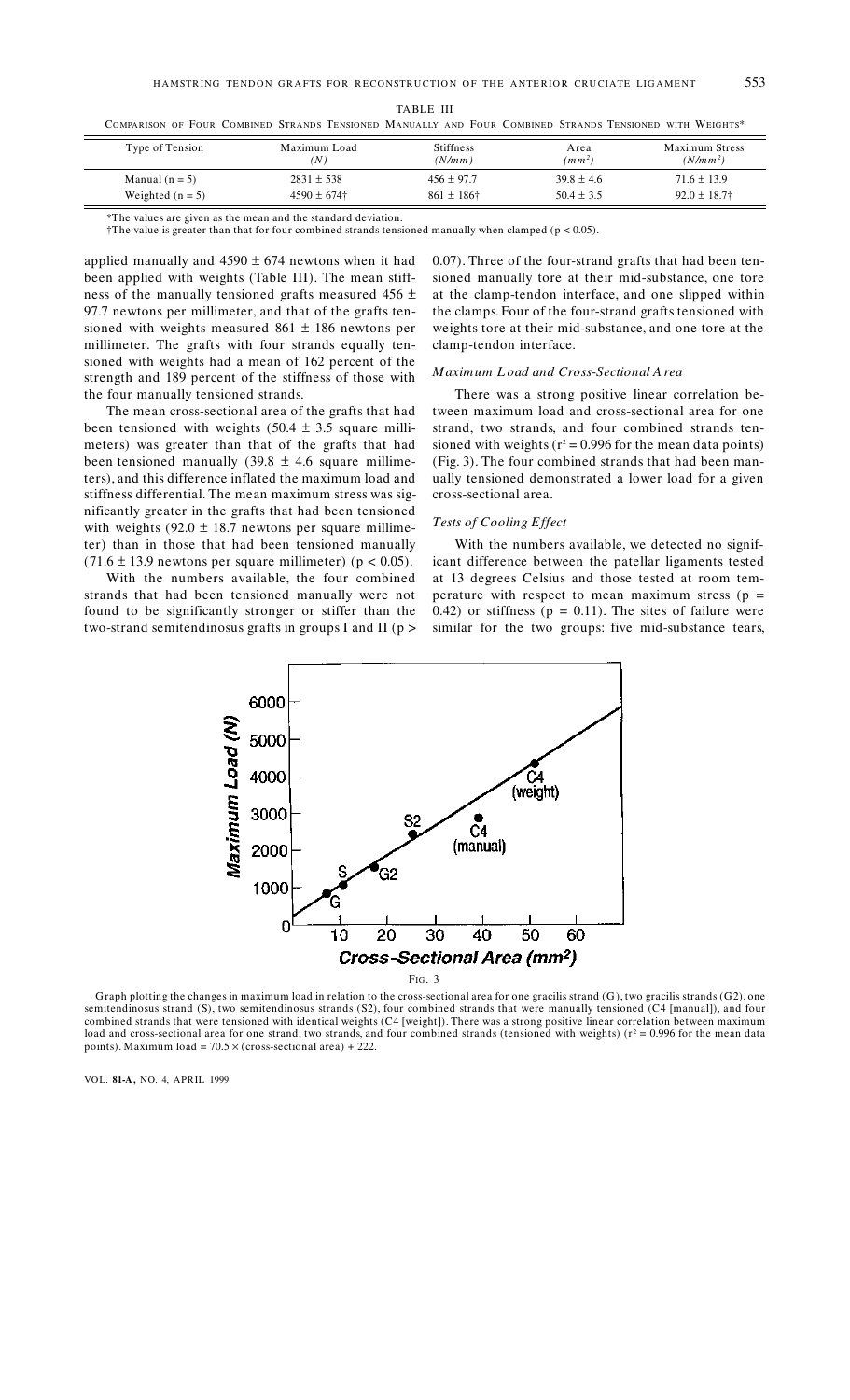five tears at the tibial insertion, and two tears at the patellar insertion.

## **Discussion**

During the past decade, there has been an increased use of hamstring grafts with multiple strands to reconstruct the anterior cruciate ligament<sup>1,8,20,21,23</sup>. This trend is believed to be related to improved fixation techniques and the perception that hamstring grafts are associated with less morbidity than patellar ligament grafts<sup>1,8,20,21,23,29,31</sup>. Patellar ligament grafts continue to be popular because of their long record of providing stability; however, concerns associated with their use include pain at the donor site, chronic patellofemoral pain, loss of motion of the knee, quadriceps weakness, patellar fracture, and rupture of the patellar ligament<sup>1,6,8,11,23,27,29</sup>.

Although many investigators have reported on reconstruction of the anterior cruciate ligament, to our knowledge there have been only two prospective studies comparing patellar ligament and four-strand hamstring tendons as graft sources<sup>1,23</sup>. However, in both of these studies, a more conservative rehabilitation program was used because of the weaker initial fixation of the hamstring grafts. The more conservative rehabilitation program may have biased the results in favor of the hamstring grafts. Marder et al.<sup>23</sup> prospectively compared the results of use of a four-strand hamstring graft with those of a patellar ligament graft in seventy-two patients who had a chronic tear of the anterior cruciate ligament. The patients in both groups were managed with limited motion and weight-bearing for the first six weeks. Pain in the anterior aspect of the knee was noted in seventeen (24 percent) of the seventy-two patients. No difference with respect to the type of graft was observed. A loss of extension of at least 5 degrees was observed in 11 percent (four) of the thirty-seven knees that had a patellar ligament graft and in only 3 percent (one) of the thirty-five knees that had a hamstring graft. Overall, the stability was similar in the two groups. Marder et al. suggested that delayed rehabilitation may have contributed to pain in the anterior part of the knee and loss of motion in both groups.

A glietti et al.<sup>1</sup> also compared the results of anterior cruciate reconstruction with a four-strand hamstring eraft with those of reconstruction with a patellar ligament graft, in sixty patients who had a chronic tear. The rehabilitation program included limited motion with the knee in a brace for four weeks followed by limited weight-bearing for eight weeks. Moderate patellar crepitus was noted in 17 percent (five) of the thirty knees that had a patellar ligament graft and in only 3 percent (one) of the thirty knees that had a hamstring graft. There was minimum loss of extension in both groups, but it was more common in the group that had a patellar ligament graft. Fifty percent (fifteen) of the thirty knees that had a patellar ligament graft had a flexion contracture of 5 degrees or less, whereas only 3 percent (one) of the thirty knees that had a hamstring graft had a similar loss of extension. Despite the problems of patellofemoral pain and limited motion, Aglietti et al. still concluded that the patellar ligament graft was preferable to the hamstring graft because the return of stability was more reliable. Their conclusion was based on data obtained from testing with a KT-2000 arthrometer, which demonstrated that 13 percent (four) of the thirty knees that had a patellar ligament graft had a side-toside difference in anterior displacement of more than five millimeters at thirty pounds (133 newtons), whereas 20 percent (six) of the thirty knees that had a hamstring graft had such a difference. This difference appears to be insufficient to support the conclusion that a patellar ligament graft produces a more stable repair than a hamstring tendon graft.

A glietti et al.<sup>1</sup> and Marder et al.<sup>23</sup> reported the results of isokinetic testing of knees after repair with use of a patellar ligament graft and after repair with use of a hamstring graft. The mean peak quadriceps torque at 60 degrees per second for the knees that had a patellar ligament graft and for those that had a hamstring graft was 88 and 91 percent of normal, respectively, in the study by Marder et al. and 91 and 89 percent of normal, respectively, in the study by Aglietti et al. The data appear to suggest that mild quadriceps weakness may be inherent to injuries and reconstructions of the anterior cruciate ligament rather than to the source of the graft. Quadriceps weakness and loss of motion have been minimized with currently used accelerated rehabilitation programs that focus on regaining motion and strength as rapidly and intensively as possible while protecting the repair. Weakness of the hamstring muscles has not been known to be a major problem when those tendons are used to provide graft material<sup>8</sup>.

Fracture of the patella and rupture of the patellar ligament after removal of a section of the ligament for graft material are major problems; however, it appears that the prevalence of these problems is low<sup>6,11</sup>. Overall, clinical studies have suggested that there is minimum long-term morbidity with use of either graft source (hamstring or patellar ligament), but patients who have a hamstring graft appear to have less pain and a slightly easier course of rehabilitation in the early postoperative period<sup>1,8,20,29</sup>.

We evaluated the tensile properties of one, two, and four-strand hamstring grafts that were secured by clamps. We were unable to find any study that evaluated the biomechanical properties of multiple-strand hamstring grafts. We determined that the biomechanical properties of hamstring grafts are proportional to the number of strands when each strand was tensioned equally during the clamping process. Four combined strands that were manually tensioned and held in a clamp had the strength and stiffness of only two semitendinosus strands that were equally tensioned.

Our clamping system was developed to obviate the

## THE JOURNAL OF BONE AND JOINT SURGERY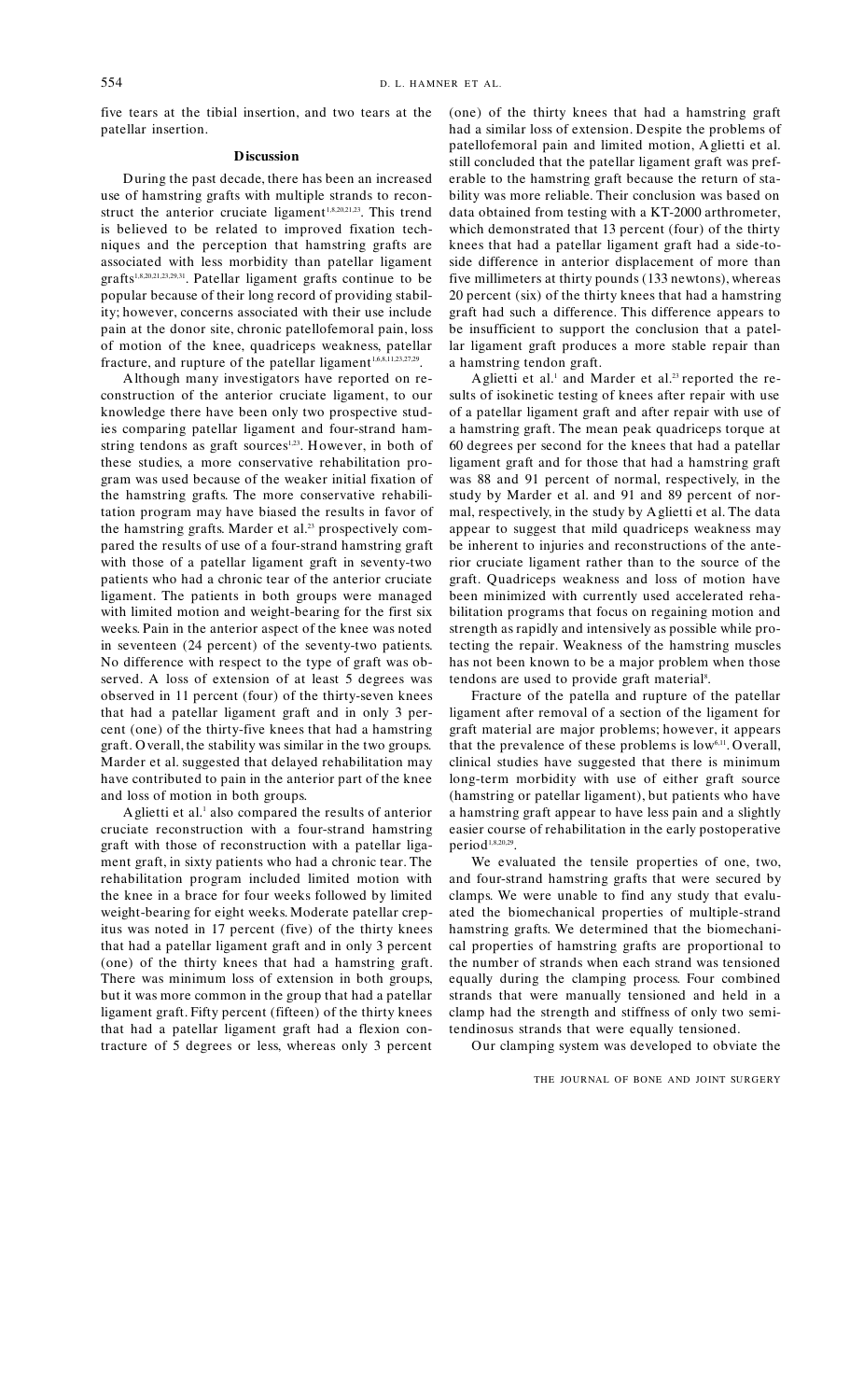problem of slippage at the clamp-tendon interface. To create a more rigid structure, the ends of the tendon were frozen with dry ice in special Cryo-Jaw clamps<sup>4,24,26</sup>. The tests were performed when the temperature of the midpoint of each graft reached 13 degrees Celsius. In order to determine the effect, if any, of cooling on the biomechanical properties of tendon grafts, we also compared patellar ligament grafts tested at room temperature with patellar ligament grafts tested at 13 degrees Celsius. Patellar ligament grafts were used because the large bone blocks at each end of these grafts made it possible to avoid slippage of the graft in the clamps at room temperature. The grafts were relatively small (three millimeters in diameter), and there were variations, among specimens, in cross-sectional area. To minimize the effect of this variation, maximum stress was calculated to evaluate strength. We detected no significant difference, with the numbers available, between the patellar ligament grafts tested at room temperature and those tested at 13 degrees Celsius with respect to mean maximum stress or stiffness.

The major advantage of the Cryo-Jaw clamp is that it allows low clamping pressures that only slightly distort the clamped tissues and thus there is less chance of failure at the clamp-tendon interface. The tensile strength and stiffness of a graft can be determined only if the specimen fails within the graft substance<sup>2</sup>. Any tearing at the insertion into the clamps may result in lower measurements for strength and stiffness. We occasionally observed slippage at the sites of insertion into the clamps; therefore, the results for maximum load, stiffness, and maximum stress may have been slightly underestimated.

The testing protocol developed for the present study allowed each strand of the two-strand grafts to be tensioned equally during the clamping process. Either the gracilis or the semitendinosus tendon was looped over the post in the upper clamp, and then the two free ends of the tendon were secured in the lower clamp. The tendon could freely slide over the upper post to equalize any uneven tension in the two strands as the graft was cycled ten times to a load of fifty newtons. After this equilibration process was completed, and a resting load of thirty-eight newtons was maintained, the upper clamp was tightened on the looped tendon. We believe that this procedure resulted in equal tension on each strand and in the subsequent failure test each strand was equally loaded.

The clamping process that was used for the two strands could not be employed for the four combined strands. When four combined strands were tested, the gracilis and semitendinosus tendons were looped over the post in the upper clamp and tension was maintained on the separate ends of the tendons as the lower clamp was tightened. Uneven loading would have occurred in the subsequent failure tests if the gracilis and semitendinosus strands had not been equally tensioned when the lower clamp was tightened. We compared the results of tension applied manually to the four combined strands during clamping with those of tension applied with weights. In the tests in which tension was applied manually, the four combined strands were held by one individual who attempted to apply an equal load to each strand. In the tests in which tension was applied with weights, a 2.5-kilogram weight was hung from each tendon during the clamping process. Our results demonstrated that tension applied by hand was not effective in equalizing the load between the gracilis and semitendinosus strands. The composite functioned much like two semitendinosus strands. Application of



Graph comparing the strength (maximum load) of one strand of gracilis tendon and that of one strand of semitendinosus tendon in the current study with those reported by McKernan et al.<sup>22</sup> and Noyes et al.<sup>25</sup>. The values

VOL. 81-A, NO. 4, APRIL 1999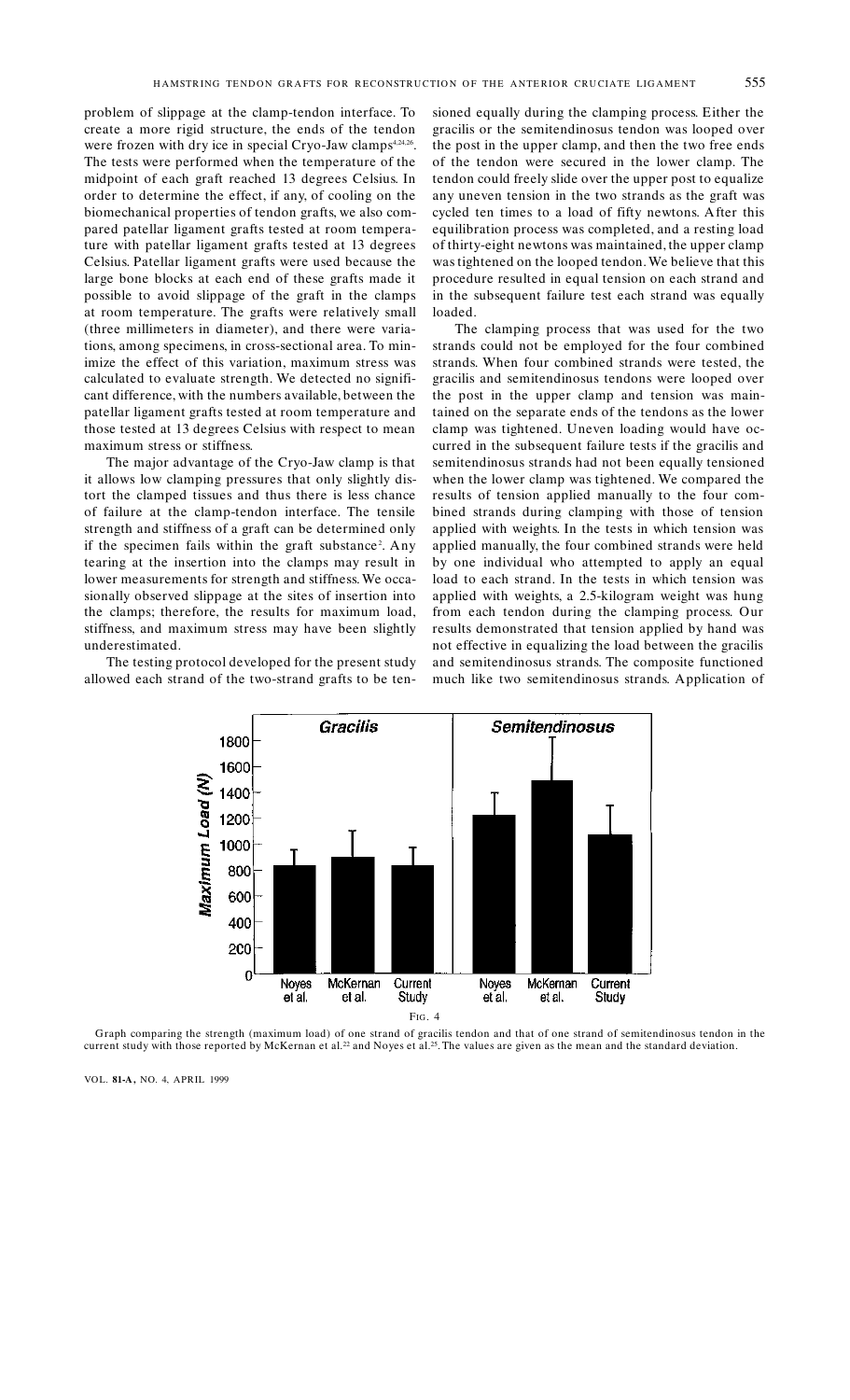the tension with attachment of an equal (2.5-kilogram) weight to each strand during the clamping process resulted in the composite with the greatest strength and stiffness.

Noves et al.<sup>25</sup> reported that a one-strand gracilis graft and a one-strand semitendinosus graft had 49 and 70 percent, respectively, of the strength of the normal anterior cruciate ligament in a young individual. On the basis of clinical investigations and studies of animals that have demonstrated loss of strength of the graft during healing, many surgeons have attempted to increase strength with use of four-strand hamstring grafts<sup>3,7,8,12,15,16,19,21,25</sup>. It has been suggested that the mechanical properties of graft strands are additive<sup>8,23</sup>. On the basis of the data reported by Noyes et al.<sup>25</sup>, it has been estimated that four combined strands have 250 percent of the strength of the normal anterior cruciate ligament. In the present study, four combined strands equally tensioned with weights and then clamped had more than 250 percent of the strength of the normal ligament as described by Noyes et al.<sup>25</sup> (1725  $\pm$  269 newtons). Woo et al.<sup>32</sup> reported a slightly higher value for the strength of the normal ligament (2160  $\pm$  157 newtons).

Our results for the strength of one-strand gracilis grafts and one-strand semitendinosus grafts are comparable with those reported by Noyes et al.<sup>25</sup> and McKernan et al.<sup>22</sup> (Fig. 4). The slight variability among the results of the studies may be explained by variations in the size and the preparation of the specimens and the clamping technique. We tested specimens that were thirty millimeters long and had been obtained from the distal end of the tendon. The length and region of the tendons tested in the other studies were not identified.

It should be noted that we used specimens from the cadavera of older individuals. Two of us (A. T. H. and C. H. B., Jr.) and colleagues, who used the same test protocol as that employed in the present study, recently reported on the strength of hamstring grafts obtained from the cadavera of young donors. Those authors were unable to document any effect of age on the mechanical properties of hamstring tendons. Blevins et al.<sup>5</sup> reported that the age of the donor does not affect the strength of patellar ligament grafts. In contrast, Woo et al.<sup>32</sup> documented a decrease in the strength and stiffness of the anterior cruciate ligament with increasing age.

Caution should be used in extrapolating the results of our study to clinical estimates of the strength of hamstring grafts. At the time of reconstruction, the weakest points in an anterior cruciate ligament construct are its points of fixation<sup>16,19,31</sup>. We previously reported that the fixation strength of four combined strands in an anterior cruciate reconstruction of a cadaveric knee from an elderly individual was 821 newtons<sup>31</sup>, a value that was considerably less than the values obtained in the present study, in which thirty-millimeter strands of tendon were clamped directly. In the first eight weeks after reconstruction, the graft heals within the bone tunnels and failure can subsequently occur in the mid-substance of the graft<sup>16,19,28</sup>. Studies of animal models have demonstrated considerable weakening of biological grafts compared with their initial strength<sup>3,12,15,19</sup>.

Our laboratory study demonstrated that a combined four-strand hamstring graft, tensioned and secured correctly, is stronger and stiffer than all ten-millimeter patellar ligament grafts tested in previously reported studies<sup>13,25</sup>. Cooper et al.<sup>13</sup> reported the highest strength (2977 newtons) for a ten-millimeter patellar ligament graft.

We believe that clamping of a graft in the laboratory and fixation of a graft during a ligament reconstruction are similar processes. In the present study, the grafts were clamped and then subjected to tensile loads, whereas grafts in vivo are secured to bone and then subjected to physiological forces. The clinically relevant finding of our study is that it is necessary to apply equal tension to all strands of a hamstring graft during fixation to obtain optimum tensile properties of the graft. There must be equal tension on each strand of a combined four-strand graft during fixation if it is to have greater strength and stiffness than a two-strand semitendinosus graft. The present study demonstrated that all strands of a hamstring graft must be under equal tension for the composite to have its optimum biomechanical properties.

#### References

- 1. Aglietti, P.; Buzzi, R.; Zaccherotti, G.; and De Biase, P.: Patellar tendon versus doubled semitendinosus and gracilis tendons for anterior cruciate ligament reconstruction. Am. J. Sports Med., 22:211-217, 1994.
- 2. Anderson, D. R.; Weiss, J. A.; Takai, S.; Ohland, K. J.; and Woo, S. L-Y.: Healing of the medial collateral ligament following a triad injury: a biomechanical and histological study of the knee in rabbits. J. Orthop. Res., 10:485-495, 1992.
- 3. Ballock, R. T.; Woo, S. L-Y.; Lyon, R. M.; Hollis, J. M.; and Akeson, W. H.: Use of patellar tendon autograft for anterior cruciate ligament reconstruction in the rabbit: a long-term histologic and biomechanical study. J. Orthop. Res., 7: 474-485, 1989.
- 4. Beynnon, B. D.; Proffer, D.; Drez, D. J., Jr.; Stankewich, C. J.; and Johnson, R. J.: Biomechanical assessment of the healing response of the rabbit patellar tendon after removal of its central third.  $Am. J.$  Sports Med., 23: 452-457, 1995.
- 5. Blevins, F. T.; Hecker, A. T.; Bigler, G. T.; Boland, A. L.; and Hayes, W. C.: The effects of donor age and strain rate on the biomechanical properties of bone-patellar tendon-bone allografts. Am. J. Sports Med., 22:328-333, 1994.
- 6. Bonamo, J. J.; Krinick, R. M.; and Sporn, A. A.: Rupture of the patellar ligament after use of its central third for anterior cruciate reconstruction. A report of two cases. J. Bone and Joint Surg., 66-A: 1294-1297, Oct. 1984.
- 7. Bosch, U., and Kasperczyk, W. J.: Healing of the patellar tendon autograft after posterior cruciate ligament reconstruction process of ligamentization? An experimental study in a sheep model. Am. J. Sports Med., 20: 558-566, 1992.